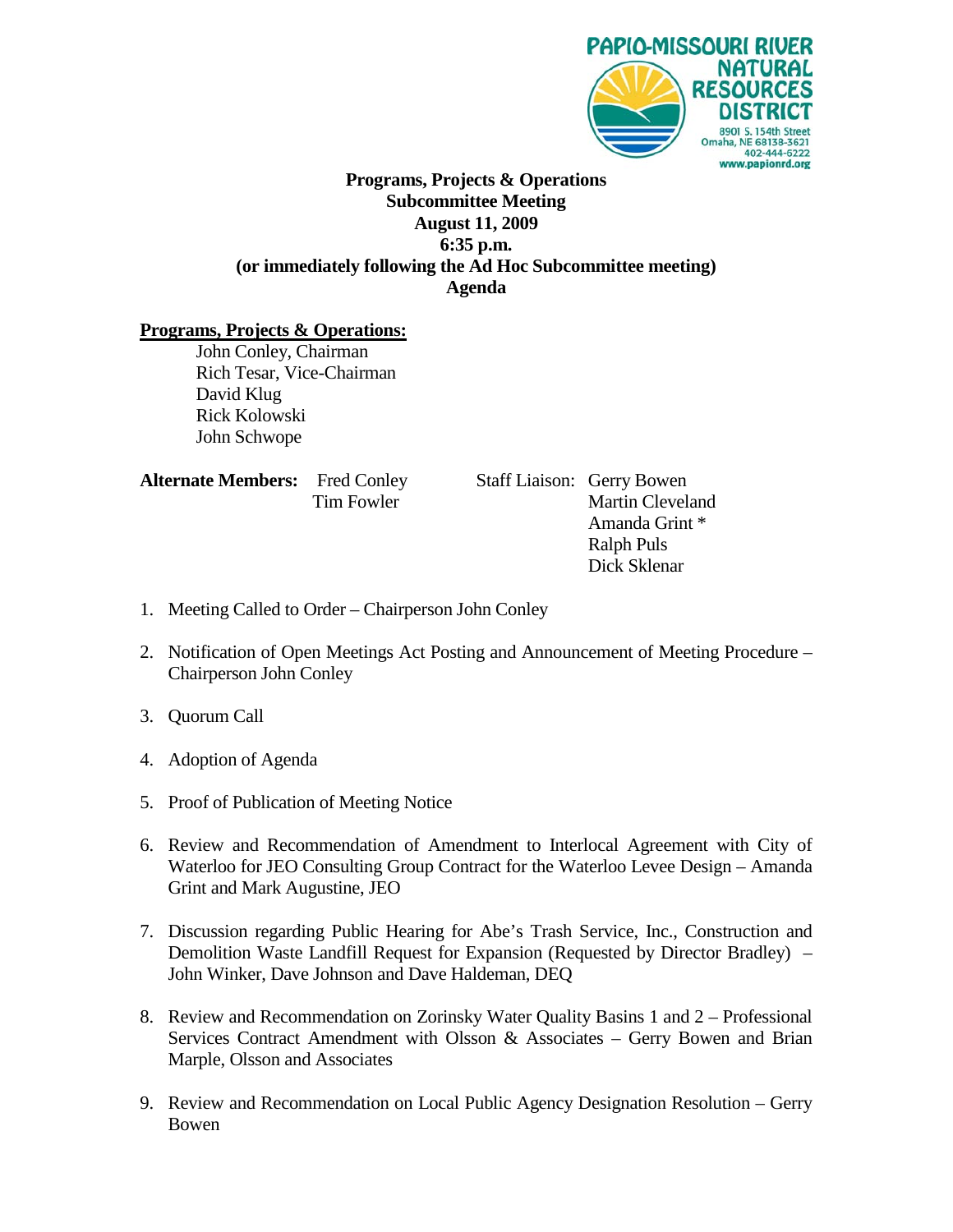- 10. Review and Recommendation on Amendments to Recreation Area Rules and Regulations – Jerry Herbster
- 11. Update on Test of Emergency Transfer of Water from Washington County Rural Water #1 to City of Blair – Dick Sklenar
- 12. Discussion of Changes to District Programs and Policies Director Japp
- 13. Review and Recommendation on Interlocal Cooperation Act Agreement for the Lower Platte Phragmites Management Program – John Winkler and Rich Tesar
- 14. Adjourn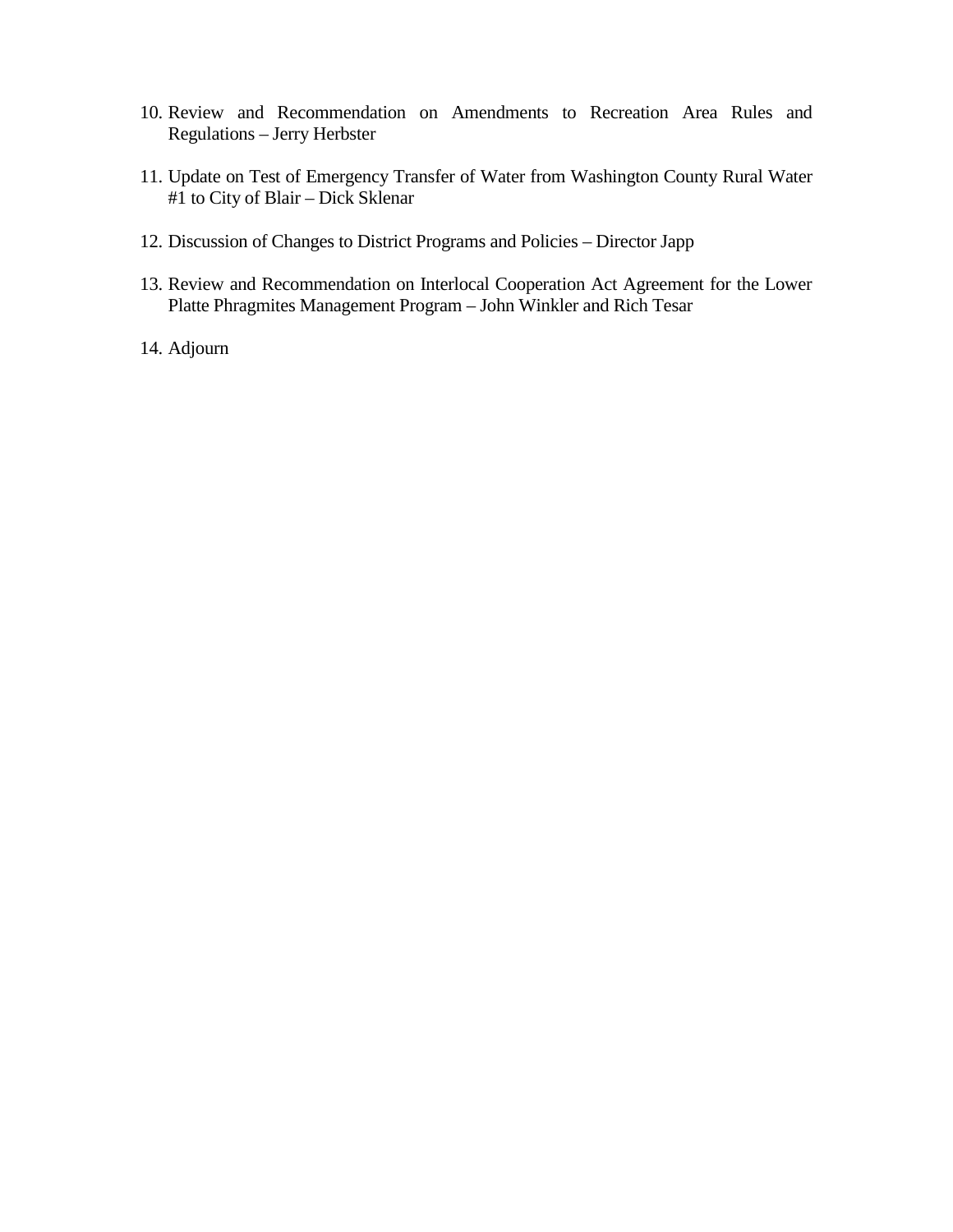### **Memorandum**

**To**: PPO Subcommittee

**Re**: Waterloo Levee Design Contract Amendment

**Date**: August 5, 2009

**From**: Amanda Grint, Water Resources Engineer

The Village of Waterloo signed an agreement with the Federal Emergency Management Agency (FEMA) to designate the Waterloo levee as a Provisionally Accredited Levee (PAL). The PAL designation requires that all necessary documentation to support the levee accreditation will be submitted by January 15, 2010. This allows 24 months for the Village to study the existing levee and bring the levee into compliance or FEMA will take steps to remap the area to designate the Village as a flood prone area without levee protection.

In June of 2008, the Board entered in to an interlocal agreement with the Village to cost share (50/50) on the design of the levee improvements in order to certify the levee. JEO Consulting Group was retained by the Village to perform the study and levee design for \$397,000. In their work to complete an updated hydraulic analysis of the Elkhorn River, JEO discovered that a railroad bridge had been modeled incorrectly in the published FEMA flood study. The revised study shows increases in flood elevations of 3-4 feet in some locations, creating a substantial change to the length of levee needing to be raised and impacts to the potential costs. The increase in scope to design for these substantial changes was noted at a project update given to the PPO Subcommittee and Board in February 2009. The contract amendment detailing this additional work is attached for consideration. The scope changes increase the contract amount by \$41,000 for a total of \$438,000. The Village of Waterloo requests that the District continue the equal share of design costs by contributing fifty percent of the contract amendment, \$20,500, making the total District cost share equal to \$219,000.

The scope of services includes:

- Design of an additional 4000 linear feet of levee improvements
- Title work and easements
- Additional interior drainage design
- Additional public meeting and outreach
- Permitting and requested information for Union Pacific Railroad
- Additional project meetings and coordination
- Removal of task to complete Conditional Letter of Map Revision for FEMA
- **Management recommends that the Subcommittee recommend to the Board of Directors that the General Manager be authorized to execute a revised interlocal agreement with the Village of Waterloo that provides for the equal sharing of the enclosed Contract Amendment from JEO Consulting Group for the Design of Levee Improvements for an increase in the maximum fee to \$219,000 subject to changes deemed necessary by the General Manager and District Counsel.**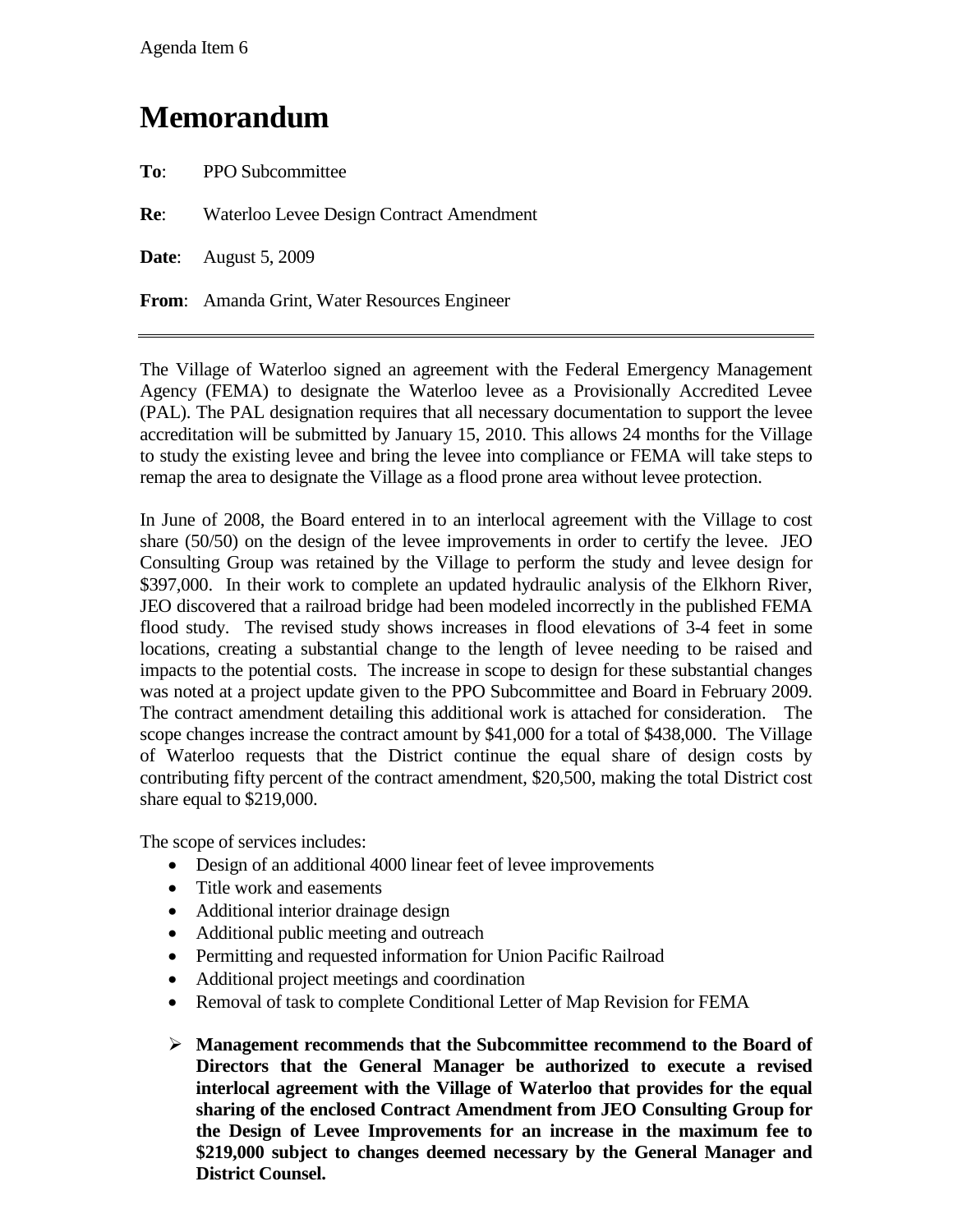# **E-Mail from Director Bradley**

Hello Fellow Papio-Missouri NRD Board Members and Personnel,

 I am hereby giving you all an advanced notice as possible about the Public Hearing for Abe's Trash Service, Inc. Construction and Demolition Waste Landfill request for expansion. There will be a public information session at 4:30 to 6:00p.m. at Bennington Legion Club, 15312 S 2nd Street, Bennington, NE on August 27, 2009. Then at 7:00p.m., a public hearing.

 I do not want this e-mail to be terribly long. I will testify as the Minority Populations Representative of the Environmental Quality Council. The Papio-Missouri NRD Board will discuss their position at the August Board meeting. I will not be in attendence (vacation). I have explained my concerns before. The Washington County Board voted for the expansion of Abe's Trash Service to take place. In the State of Nebraska, Construction and Demolition (C&D) landfills do not need a liner, NDEQ Title 132-Integrated Solid Waste Management Regulations. I have more-than-once told you all how I feel about the State of Nebraska's lax environmental rules and enforcement. There are very real concerns with this issue. One) the local people near Abe's are very concerned about their drinking water. As I understand, there are monitoring wells in place, but Abe's has refused to get them up and running. If there is not any worry by NDEQ officials about potential contamination, then why not have the monitoring wells operating? Pass the cost to the customer. Two) down slope from the proposed expansion site is a feeder stream for Lake Cunningham. (That water should be officially tested all 4 seasons by NDEQ). There are wetlands areas within the stream watershed that precedes Lake Cunningham. Papio-Missouri NRD is allocating public tax dollars for Lake Cunningham that includes a Marina project. The City of Omaha and the Nebraska Game and Parks Commission are also allocating funding for Lake Cunningham. I will insure they have representaion at the Public Hearing. Three) the geomorphology of the landfill site is very much the same as the closed landfill on nearby State street. As I understand, groundwater contamination took place because of no liner required by the State of Nebraska. Also, nearby Vickers site had a contaminated plume migrating downslope into neighborhoods close to Northwest High School. Same type of soils and geomorphology. Four) Abe's Trash Service is inspected by the NDEQ only once a year.

 Of course we need C&D landfills in our state. Abe's has stepped up and provided the service. Abe's also will get a fair chance to expalin themselves to a larger audience then was provided at the Washington County Board meeting. I am requesting that any members of the Papio-Missouri NRD Board attend the meeting, and/or have a staff member attend. I also am requesting the Papio-Missouri NRD Board vote to voice their concerns about the C&D landfill. It is our civic duty for the people to look into the matter at a greater depth than was previously done. Perhaps Abe's can install a liner and complete monitoring wells. Although the State Law does not dictate a liner and wells, the immediate geomorphology does. Will suburban sprawl reach that area one day? Abe's has a chance to be in the forefront of the Green Revolution of Nebraska. A good marketing tool I would think. Anyway, thank you for your time. If I in any way misrepresented the facts I apologize. I may forward this long e-mail to other governmental agencies and media outlets so I do not have to rewrite over and over.

Larry Bradley Papio-Missouri NRD (402)213-4282 District 3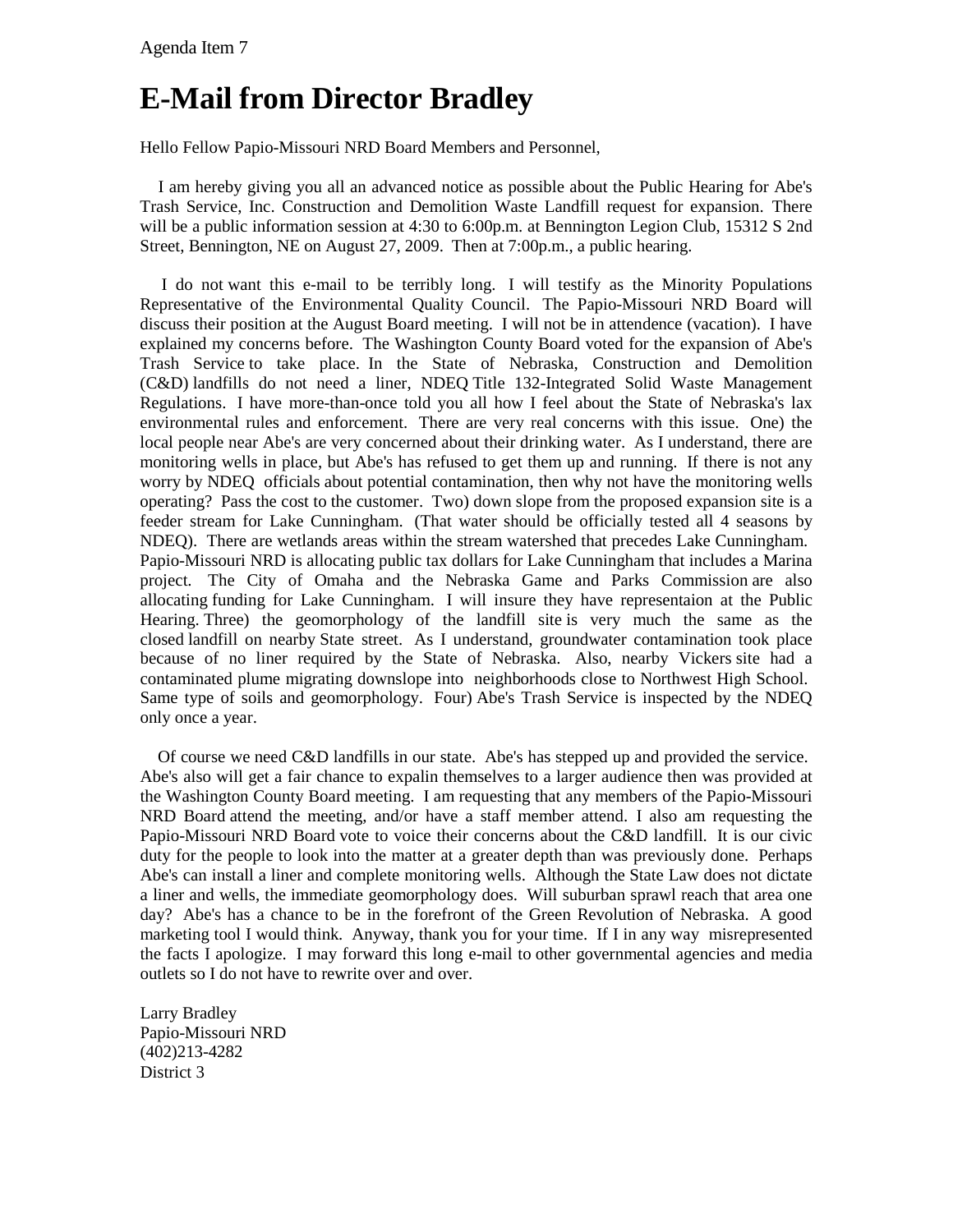### **Memorandum**

| To       | Programs, Projects and Operations Subcommittee                                                               |
|----------|--------------------------------------------------------------------------------------------------------------|
| Subject: | Zorinsky Water Quality Basins 1 and 2 – Professional Services Contract<br>Amendment with Olsson & Associates |
| Date:    | <b>August 5, 2009</b>                                                                                        |
| From:    | Gerry Bowen                                                                                                  |

In 2007, the District selected Olsson Associates (OA) to provide professional engineering services for the study, design and construction of Zorinsky Basins 1 and 2, proposed water quality basins in the Zorinsky Lake Watershed. Phase 1 of the contract was for \$73,705 and called for planning studies and development of alternatives for the two basins (ZB 1 and ZB 2) to best meet landowner needs, regulatory requirements, and the water quality objectives of the "Community Based Watershed Management Plan for Zorinsky Lake".

A draft alternatives analysis report was presented to the landowners at a meeting on November 29, 2007. It was also submitted to the Corps of Engineers Regulatory Office for review and comment regarding the necessary 404 permits. Their comments have been incorporated into the report and resulted in changes to the alternatives analysis.

The alternatives analysis report was recently completed by OA (July, 2009). The selected alternatives for both ZB 1 and ZB 2 minimized the environmental impacts such that both structures can qualify for nationwide permits from the Corps, rather than individual permits. The time to acquire a nationwide permit is considerably less than an individual permit.

The Papillion Creek Watershed Partnership (PCWP) three-year Watershed Management Implementation Plan includes the construction of ZB 1. Therefore, staff requested OA to propose a contract amendment to provide professional services for the design and construction of ZB 1 as the next phase of work. It is anticipated that a second amendment to this agreement for professional engineering services for the ZB 2 will be prepared at some future date.

The preferred alternative for ZB 1 is a weir-type structure approximately seven feet in height (see attached drawings labeled "Alternative 4). The sediment storage is provided through excavation of the area upstream of the structure. In addition, the ZB 1 project will involve only one landowner, simplifying the project right-of-way requirements. The estimated construction cost is \$2.34 million. Right-of-way costs are not included in the estimate.

The attached letter from Mr. Paul Woodward, OA Project Engineer, presents the Phase 2 scope of services narrative and cost estimate. The scope includes survey and geotechnical testing, final design and specifications, land rights requirements, environmental permitting, technical reviews and approvals, and construction observation services for ZB 1. The total estimated cost of these Phase 2 services is \$228,782, bringing the total contract amount to \$302,487.

 **Management recommends that the Subcommittee recommend to the Board that the General Manager be authorized to execute the proposed contract amendment with Olsson Associates for professional engineering services for the Zorinsky Basin 1 and 2 Project, and that the "not-to-exceed" amount be increased from \$73,705 to \$302,487, subject to changes deemed necessary by the General Manager and accepted as to form by District Legal Counsel.**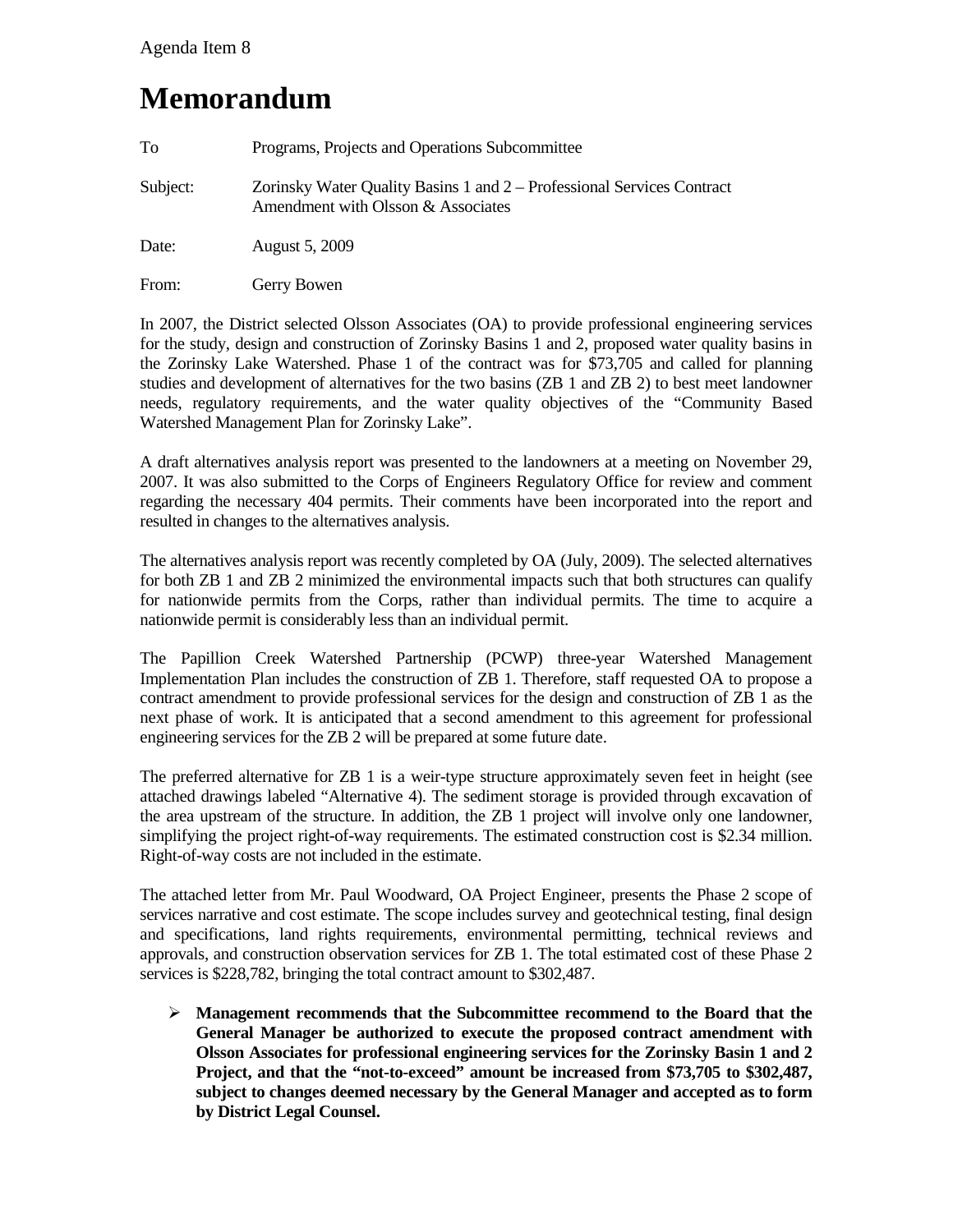Agenda Item 9

### **Memorandum**

| To:      | Programs, Projects, and Operations Subcommittee |
|----------|-------------------------------------------------|
| Subject: | Local Public Agency Designation                 |
| Date:    | July 2, 2009                                    |
| From:    | Gerry Bowen                                     |

As you are aware, the NRD has received federal transportation funds to construct trails in the District. Currently, there are four active projects that have federal funds attached to them that as yet have not been constructed. These federal funds are administered by the Nebraska Department of Roads (NDOR), with oversight provided by the Federal Highway Administration (FHWA). The FHWA conducted an audit of the NDOR's procedures in this regard and decided that some changes were necessary.

Now in order to utilize federal transportation funds, FHWA is requiring all local public agencies (LPA), such as the District, to become certified by the NDOR to be allowed to administer those funds. This involves attending a special eight-day training course, plus completing six on-line courses. The writer has completed the required training and the District is now, or soon will be, certified as an LPA.

It needs to be pointed out that any unit of government in the state must also become certified to continue to utilize federal funds on all transportation projects, including trails, within their jurisdiction.

To complete the certification process, the attached resolution needs to be adopted by the District. Specifically, the resolution refers to the following items.

- 1. Consultant Selection Process The LPA Manual requires LPA's to follow a "qualification based" selection process. The District currently selects their consultants following this method, so no basic changes are necessary. However, NDOR now must review and approve each step of the process (i.e., request for proposals, "short-listing", final selection, and contract with the selected firm).
- 2. National Environmental Policy Act (NEPA) Federal regulations require that the provisions of NEPA be followed on any project receiving federal funds. This includes all environmental aspects of a project including floodplain/floodway, wetlands and 404 permitting, water quality certification, threatened and endangered species, historical properties, and "environmental justice" (a project cannot be located in an area of predominantly minority or poverty populations because it was believed that these individuals did not possess the resources to oppose the project). The District is already doing this, but several NDOR approvals will be necessary as this process plays out.
- 3. Uniform Relocation Assistance and Real Property Acquisition Policies Act This federal and state law establishes a procedure for acquiring real estate for a project. The District already follows this act.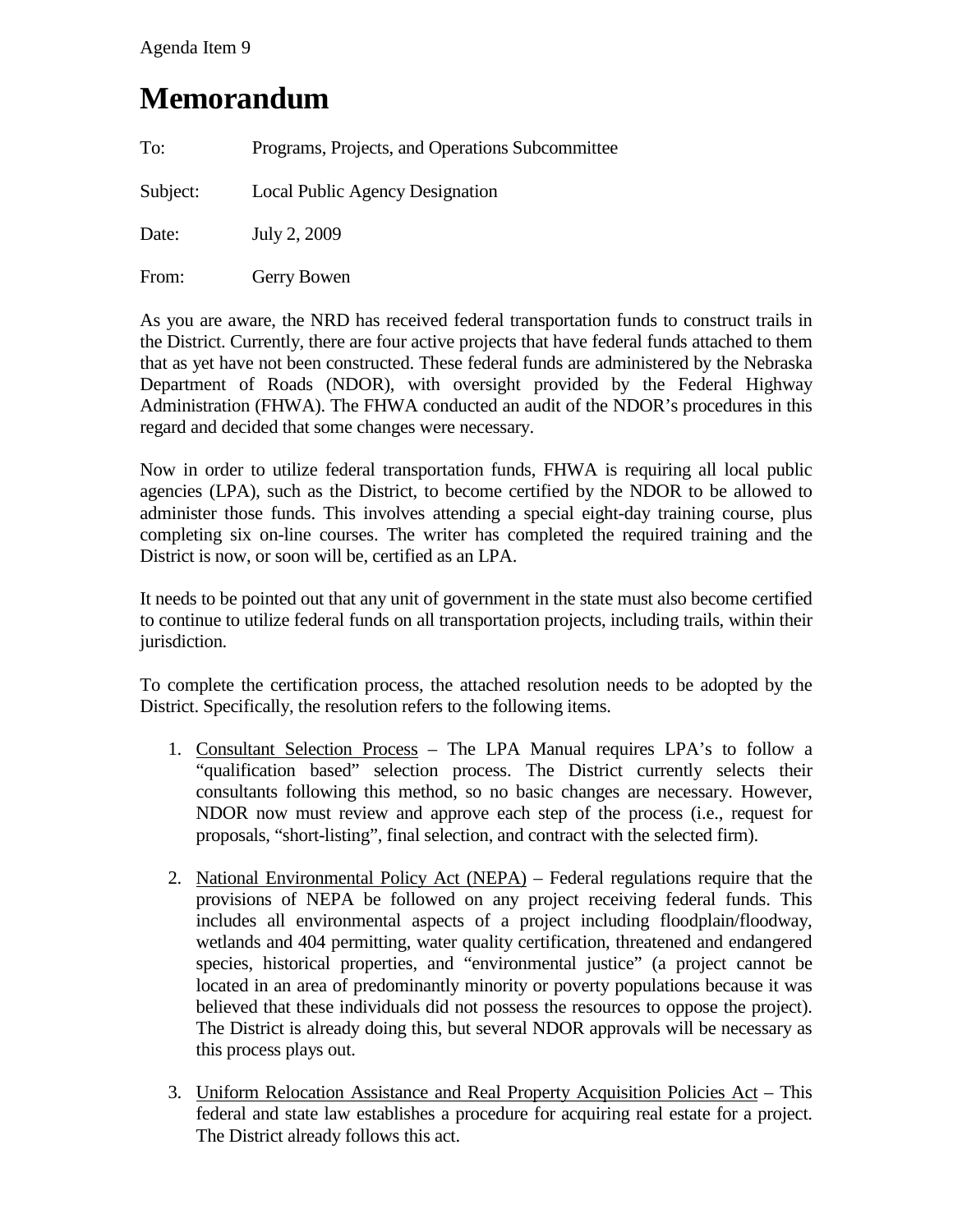- 4. Federal Financial Management Systems Certification This refers to the manner in which the District keeps and maintains project financial records. This may require some minor changes in the Accounting Department on these transportation projects. The District currently follows the federal guidelines for audits, so this should not be a problem, or inconvenience.
- **Management recommends that the Subcommittee recommend to the Board that the resolution, as presented, be approved and incorporated into the District Policy Manual.**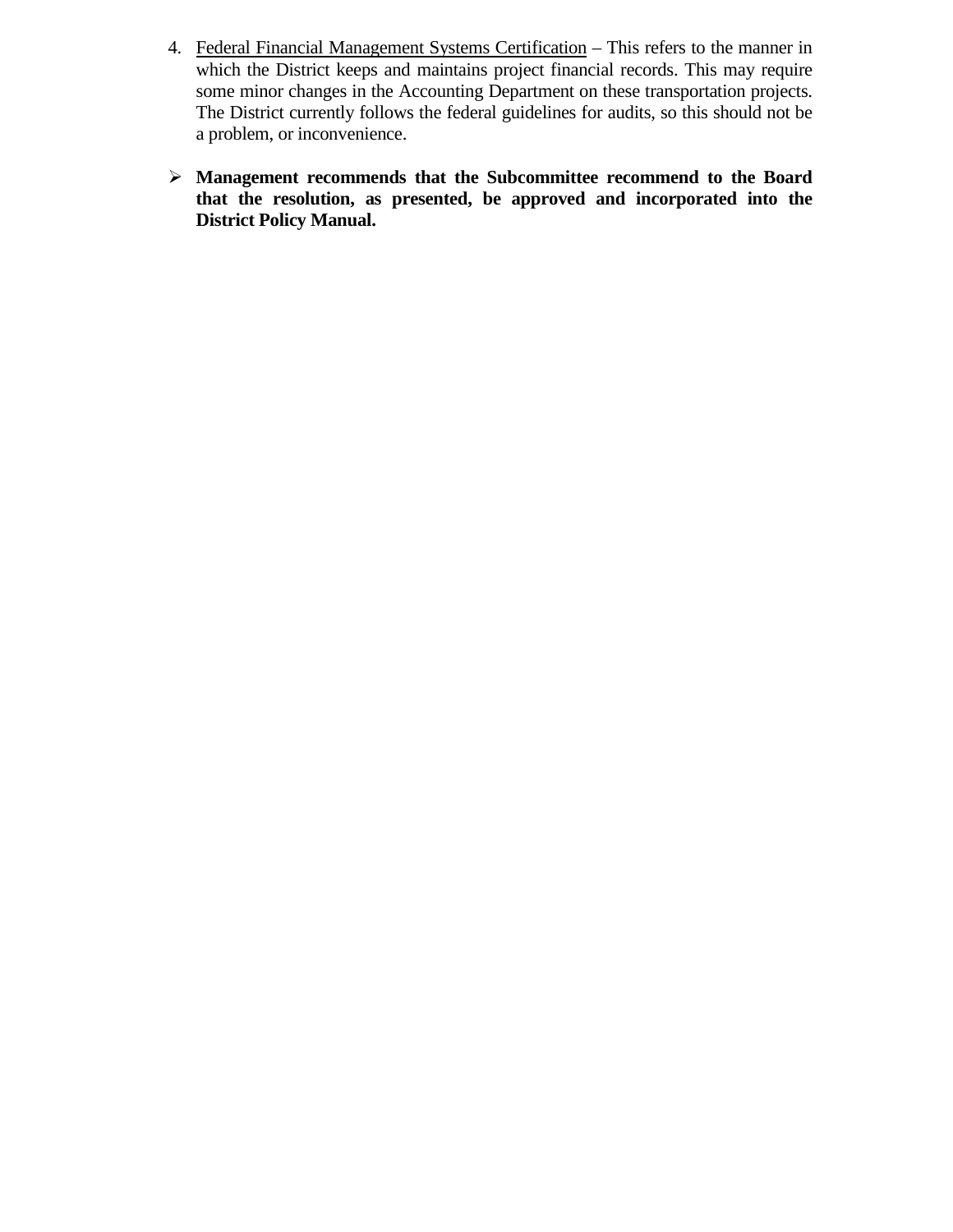Agenda Item 10.

### **MEMORANDUM**

| TO:             | <b>Programs, Projects and Operations Subcommittee</b>   |  |
|-----------------|---------------------------------------------------------|--|
| <b>SUBJECT:</b> | <b>Amendments to Recreation Rules &amp; Regulations</b> |  |
| DATE:           | <b>August 3, 2009</b>                                   |  |
| <b>FROM:</b>    | <b>Jerry Herbster, Park Superintendent</b>              |  |

The following proposed amendments are housekeeping and minor changes to the current Recreation Area Rules and Regulations. The following changes were realized after the new rec areas were opened on the Platte River and prior to re-opening the Elkhorn Crossing Rec Area.

 **It is the recommendation of staff that the Subcommittee recommend to the Board that the revised Rules and Regulations for All District Recreation Areas be adopted, as presented.**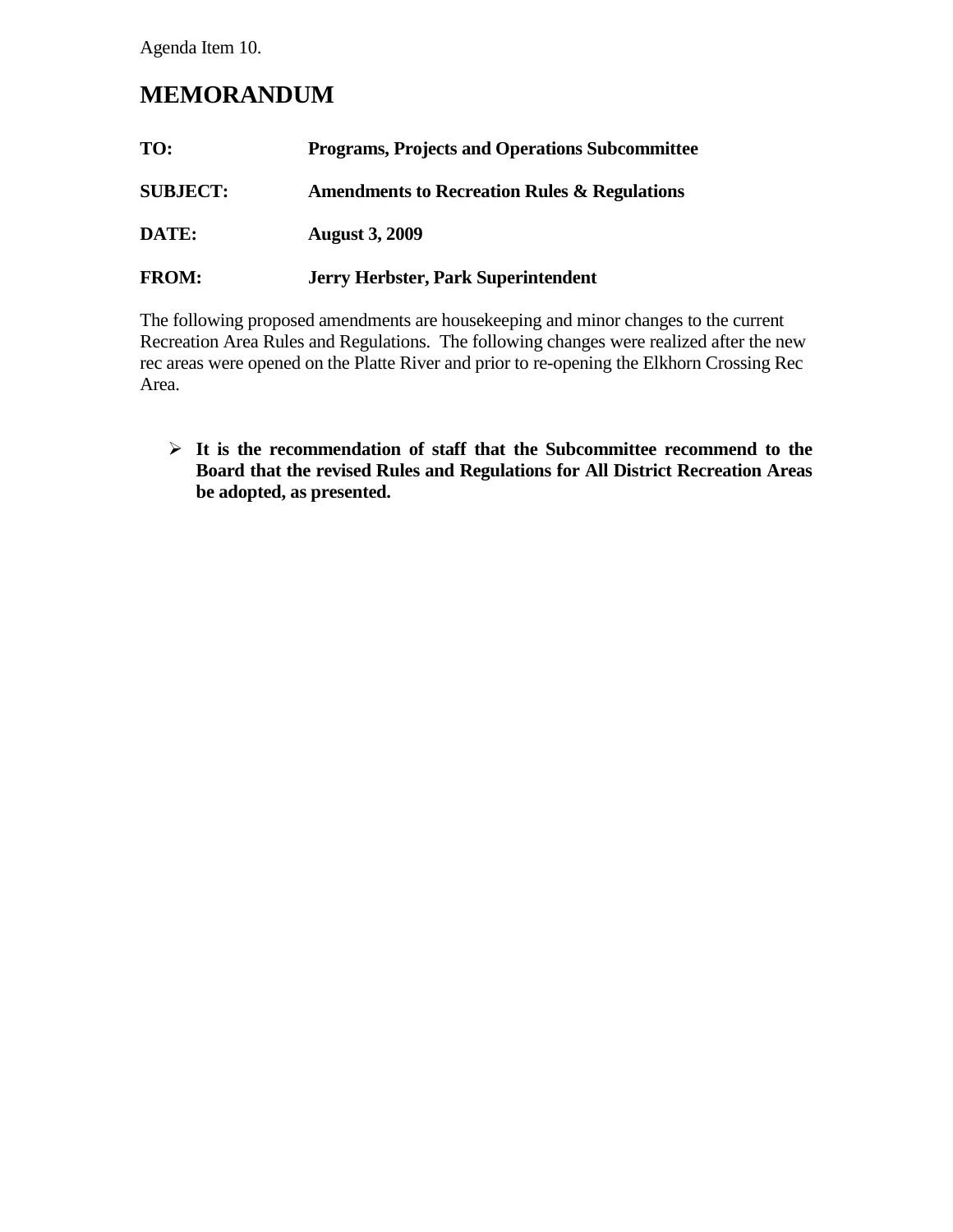## **MEMORANDUM**

TO: Programs, Projects & Operations Subcommittee

SUBJECT: Test of Emergency Transfer of Water from Wash. County RW #1 to the City of Blair

DATE: June 24, 2009

#### FROM: Dick Sklenar

On the above date a test of emergency transfer of water supply from Wash. County RW #1 (WCRW#1) to the City of Blair was conducted. Both Wash. County RW #1 and WCRW #2 are designed to accommodate a test flow of over 1000 gallons per minute to the City. However, the concept had never been tested until now. This was because Wash. County RW #2 had somewhat of a frail distribution system since its construction in 2005. There had been at least 1 leak every other month for a period of over 2 years. But 14 months prior to June, 2009, the system stabilized and no leaks were encountered.

Prior to initiating the test, a briefing of all personnel, both City and NRD, was conducted in the afternoon of June 23 at the water tower along Hwy. 133. Handouts were prepared, and an explanation of how the test should proceed was explained. Assignments for stationing of personnel were given. Approval for the test was given by the Nebraska Dept. of Health & Human Services, and the Metropolitan Utilities District was notified as well.

Personnel were stationed in the morning of June 24, 2009, at the water tower, at the intersection of roads 32 & P35, the interconnection between WCRW #1 & WCRW #2, and at the NRD pump station on N.  $60<sup>th</sup>$  Street. The operation concluded at about 11:00 a.m. and was successful. The NRD pump station discharge pressure was elevated 30 ps.i. (from 140 to 170) to accommodate a flow range in excess of 1200 gallons per minute. Flow into the water tower increased about .7 ft. before the test was halted for the day. The only delays in the test procedure were the fire hoses for the pumper fire truck that sprang a leak. A new hose was brought out. Concerns that a fracture in the rural water distribution system was to occur during the test, never materialized. All parties involved, including the Blair public works director, were pleased with the outcome. It is suggested that the exercise be conducted once every 7 to 10 years.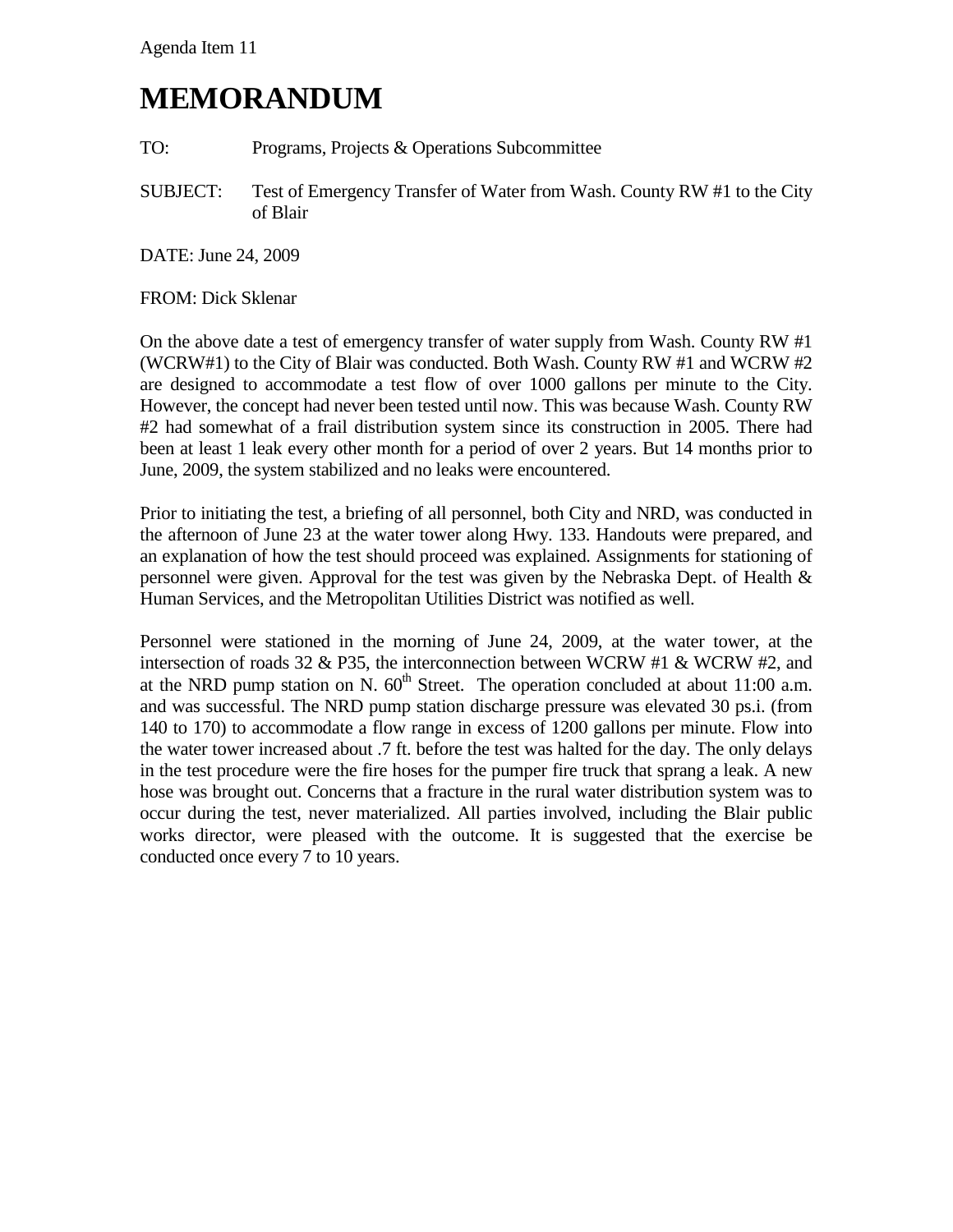# **MEMORANDUM**

| TO: |  |  | Projects, Programs and Operations Subcommittee |
|-----|--|--|------------------------------------------------|
|     |  |  |                                                |

SUBJECT: Changes to District Programs and Policies (Director Japp)

DATE: August 3, 2009

FROM: John Winkler, General Manager

Per an e-mail request from Director Japp on May 28, 2009 the following policy revisions/changes were researched by District staff to determine their impact on the District programs, policies and budget. Each of the District Program Managers, Field Representatives and Program Assistants were asked for their input based upon their direct working relationships with the landowners, conservation contractors and with the NRCS personnel in their respective offices.

Below is a copy of the e-mail from Director Japp and the corresponding response to the inquiry is in bold type right below the question.

John Winkler and Directors

I want on the agenda for next month to debate the following policy revisions.

**1.** To start the Thursday monthly board meeting at 7 pm.

A. We start all other meeting at 6.30 pm. There is no need that we cannot start the meeting earlier.

B. We do not have a board director that needs to travel a long distance to attend this meeting.

C. All participants would return home at a better time so they can prepare for their daily work.

D. After 10 pm I lose my ability to make a rational decision.

#### **This item was addressed at the July Board of Directors meeting when the Board voted to begin Thursday Board of Director's meetings at 7:00 p.m.**

**2**. Projects or programs values more than \$200,000 I would like at least a month or more notice before we vote to approve financial funds.

A. When making a large financial decision I want adequate time to make a decision. Our staff knows weeks if not months in advance of up-coming projects and programs so I want to know as soon as they are notified so we can prepare for upcoming projects.

**Currently, staff attempts to keep the Board of Directors informed of all projects and programs as soon as possible. If the Board of Directors is ever uncomfortable with a project and/or program or needs more information before approving a project or program the Board, at its discretion, can lay over the agenda item until it is satisfied**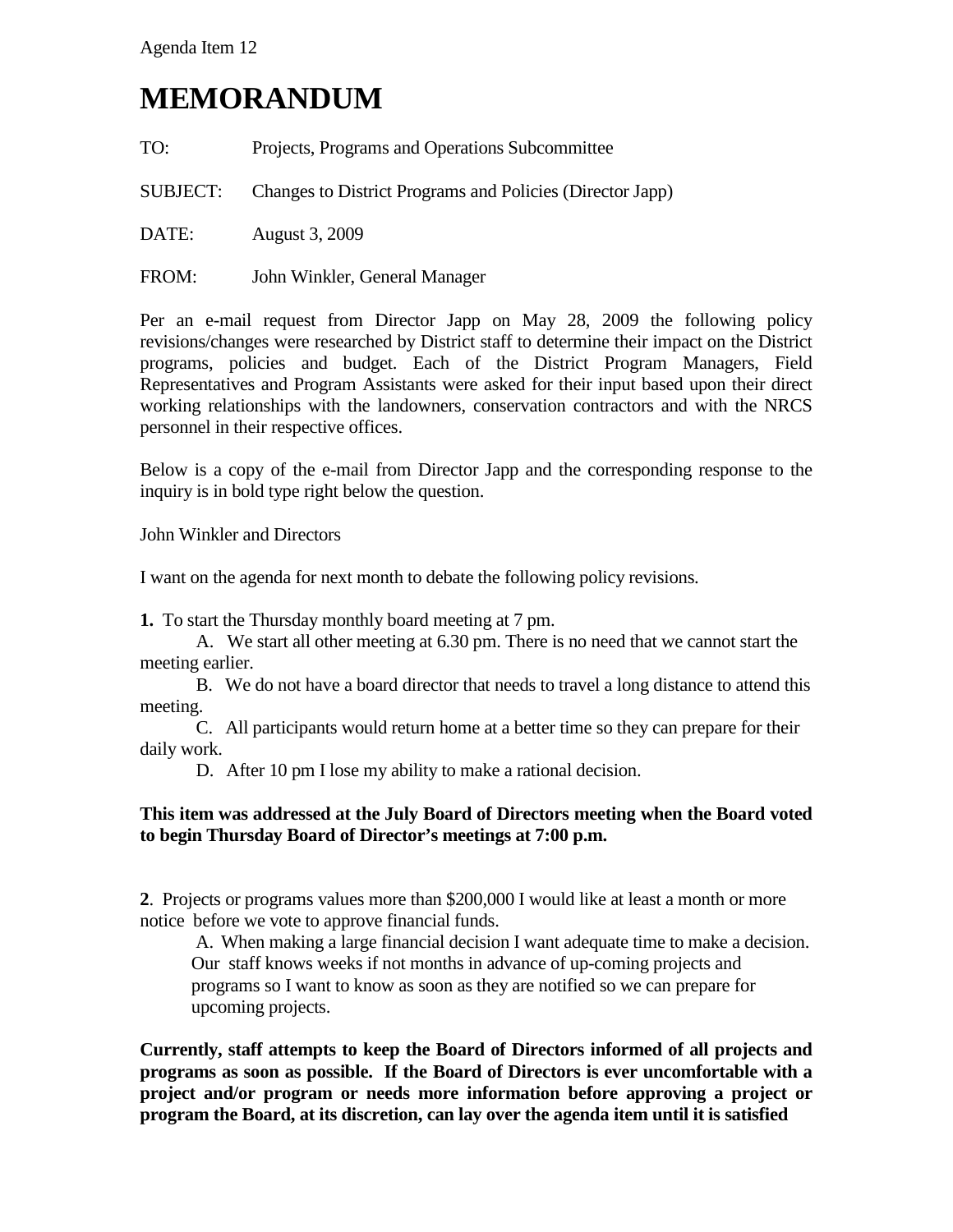**that all information has been provided and adequately debated. In addition, the Board of Directors approves a yearly budget in which these larger programs and projects would need to be adequately planned and budgeted for during the budget process.**

**3.** We need to add to our policy manual to lay out the director's rules and regulations for policy violations.

- A. We have not set rules for employees that violation our rules.
- B. I want to implement a 3 strikes and you are out rule.

### **The District currently has a disciplinary procedure policy for all employees that are employed by the District.**

**4**. A monthly balance sheet to be provided with the monthly financial statement.

 A. As running business I need to know where we are at financially. Have a balance statement we can tract were that money is at all time and how much each program doing.

 B. It will not take any more time since I am sure our account software should already provide this information.

**We are technically able to produce a balance sheet every month. However, we do not close the books every month the same way that we do at the end of the year. Therefore, there is little information on the balance sheet that changes every month – most accounts remain static until the end of the year. The cash accounts are reconciled every month, and we could provide that balance if the board would like.** 

**5.** Conservation Assistance Program (17.3)

A. Change 75% cost share to 85% cost share of State average.

Do to the changes in NRCS payment schedule last year the NRD is now funding a less proportion of funding than previous years. This is to do NRCS payment based on a State average and not a local average. This would just put us in par with previous years. Our cost of building structure in our district is much higher than the State.

**Increasing the cost sharing rate from 75% to 85% is unnecessary as evidenced by the fact that this fiscal year the District has expended its Conservation Assistance Program budget of \$500,000 and has additional applications for funds that totals more than \$200,000. Over the past ten years, the P-MRNRD has spent \$9.28 million in conservation cost sharing dollars to landowners. Any increase in the cost sharing percentage will result in less conservation work being completed for the same amount of money expended. An increase in the cost sharing percentage would most like result in a decrease in the amount of USDA Environmental Quality Incentive Program (EQIP) funds that are allocated and spent in the District.**

B. Change to cost share limit from \$20,000 per year to \$30,000 per year.

 1. Do to increasing cost and larger farm projects this may hinder future developments. Farmer today wants to improve entire tracts of land.

This would accomplish a better overall conservation plan.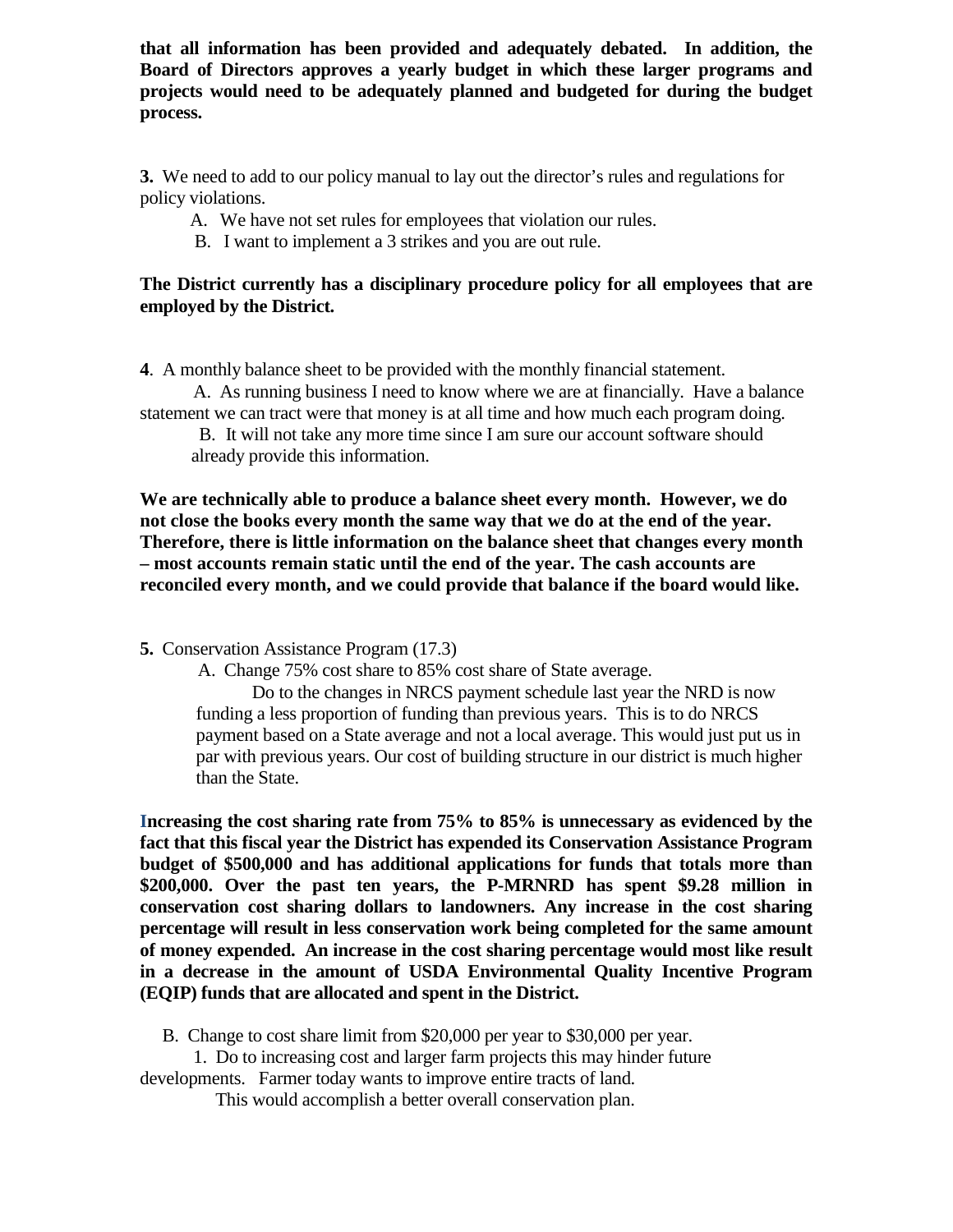**The P-MRNRD has the ability to increase the \$20,000 maximum on an as needed basis if sufficient dollars are available to fund larger projects in order to implement a complete conservation plan on an individual farm.**

- C. Cost share 50% on DEQ approved livestock waste facilities up to \$1 million.
	- 1. As larger and more CFO are built in our district it would be prudent to provide more assistance in assuring we help this COF meet the DEQ obligations. By providing a financial incentive we can promote a better environment to the surrounding communities.

**The P-MRNRD policy is to cost share only on livestock facilities that existed prior to January 1, 1979, the date that the Department of Environmental Quality made livestock waste control facilities mandatory. The District's rationale for not funding facilities built since then is that the cooperators know of the Department of Environmental Quality (DEQ) requirements and that the waste facilities should be part of the cost of building a livestock feeding facility. There are USDA dollars available to livestock producers through EQIP. The proposal to spend up to \$1 million for a facility would use all of the CAP cost sharing funds at the current funding level.**

- D. Increase the summer conservation payment from \$50 per acres to \$150 per acre.
	- 1. This program is to encourage conservation practice to be implemented in the summer time. At the present time most of the conservation practices are constructed in the fall and consequently not all practices can be completed in the allotted time.

**This program was established to enable the NRCS to spread out their work load by being able to design and layout conservation work for construction during the summer months when little conservation work is done. Currently the NRCS and P-MRNRD have sufficient technical assistance personnel available to design and layout conservation work in the fall, winter and spring. However, this program does provide another option or opportunity for landowners to do conservation work during what is a nontraditional time of the year to do construction, and as such should be retained, but at the current payment level of \$50 per acre. As noted earlier, the District has spent an average of \$928,000 per year in cost sharing funds over the past ten years, not including a substantial amount of Environmental Quality Incentive Program (EQIP) cost sharing funds in recent years.**

2. This amount of \$50 per acre was approved in the 70's. We need to update the amount to reflect the changing times. Other NRD's have increased their amounts to \$120 per acre.

**With the success the soil and water conservation cost sharing programs have in getting conservation on the land at the current cost share levels, it is unnecessary to add additional incentives. Should this change, it may be advisable to reconsider the per acre incentive levels.**

E. Increase to payment on buffers strips to \$150 per acre.

 1. This may encourage farmer to install and maintain buffer strips. We are competing with increasing value for the land.

**Programs to install buffer strips are available to landowners through the Nebraska Department of Agriculture or through the USDA Conservation Reserve Program. Cooperators can receive \$150 per acre or more thorough these programs. Efforts by**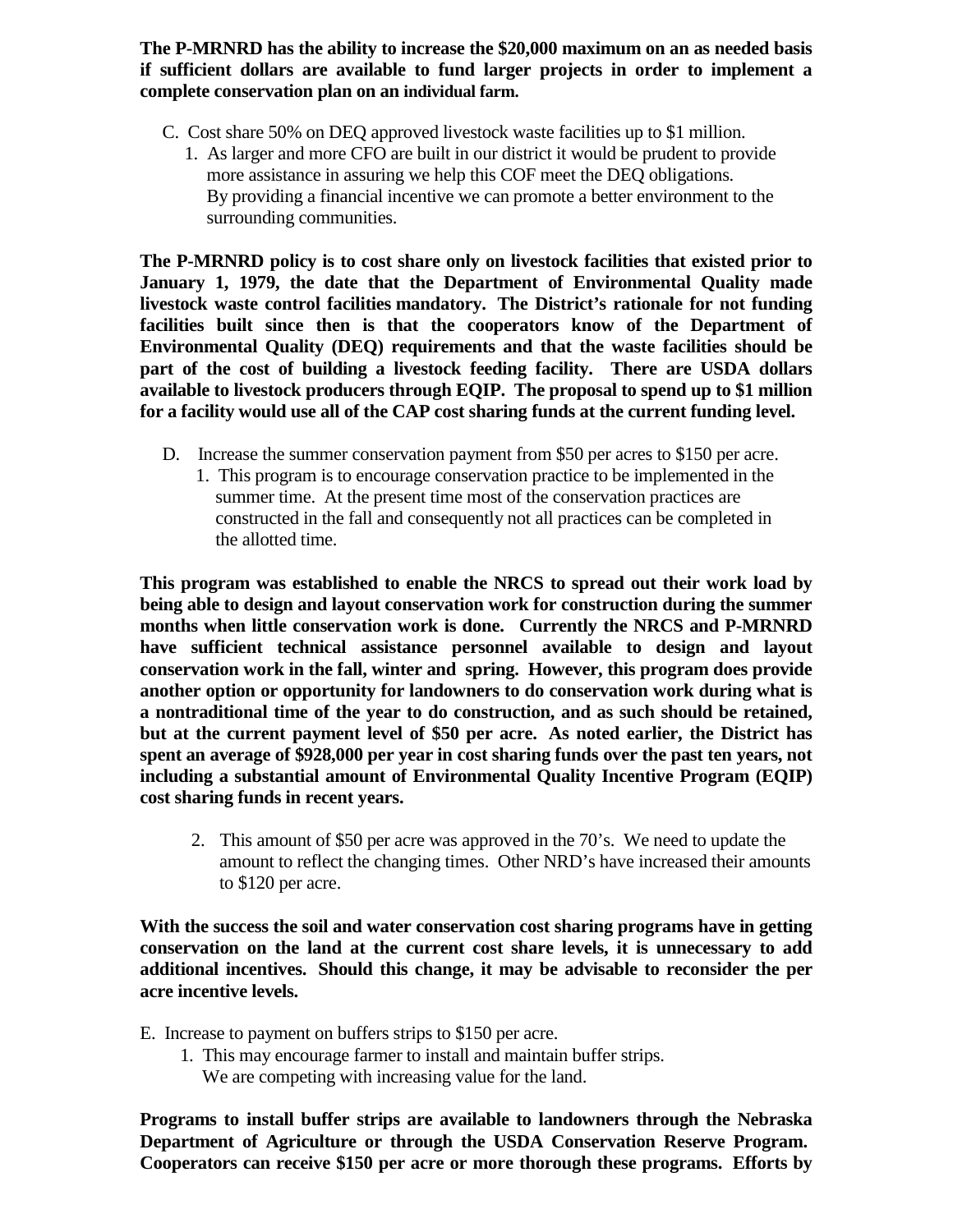**the District to encourage landowners to install and maintain buffer strips by offering financial incentives have been largely unsuccessful.** 

- 6. Dike Protection (17.11)
	- A. We need to assist in all levees and dikes in the entire district. Not just along the Elkhorn, Missouri and Platte River.

**This policy has been utilized very few times over the past 20 years, which indicates that there is apparently not a great demand for such assistance. The policy was geared towards rivers, because a majority of private dikes/levees are located along these rivers. There may be some private levees along streams in the NRD, but a high percentage of them are a spoil bank type levees that is not designed and merely pushed up with equipment or built with spoil from a stream dredging activity. Consequently, the District could be in a position of repairing a non-engineered levee structure. Even though the policy does not include small stream like dikes, the landowner can still approach the NRD Board for consideration and the Board has been receptive to assist in repair projects (i.e. Forest Run Ditch project) that benefit more than one landowner.**

**7.** We have an urban stream bank stabilization program (17.17) However we need to encompass the entire district with a similar program. Steam banks in Omaha are no more or less important than any other place in the district.

**The Urban Drainage way Program was established to cost share specifically with municipalities to help solve URBAN stream bank erosion. It was a means of funneling tax dollars back to urban areas, the source of the majority of our property tax funds. At the time the District was being criticized for not providing enough funding to the urban areas of the District. The program already applies to the entire District. The District has cooperated with Omaha, Bellevue, Papillion, Ralston, LaVista, Blair, Tekamah, Macy and South Sioux City on projects to solve stream bank erosion and storm water management problems. These projects are quite expensive and can run nearly 2 million dollars per mile. One stream bank erosion project in a rural area was the Elkhorn River IPA (King Lake to Hwy 36). The District received 75% cost sharing from the Resource Development Fund; the District contributed 15% with the remaining 10% paid by the landowners. However, the Resource Development Funds rules have changed thus making these projects uneconomical in the states eyes. This means the NRD would have to foot the entire bill or a great percentage of it to match previous efforts.**

- **8**. Well abandonment program.
	- A. Increase the cost share rate back up to 75% where it was previously.
	- B. Increase the maximum cost share rate to \$750 for domestic drilled wells, \$1000 for dug wells and \$1,500 for irrigation wells. This reflects current costs.

**This is a program that helps insure that wells are properly decommissioned to meet State guidelines; landowners are required to do so. The cost sharing rate of 75% was initially used, but the 60% rate was adopted because it provided ample incentive, especially when the proper abandonment of wells is required by law.**

**The maximum cost share dollars suggested are higher than the current cost information we have available to us indicates.**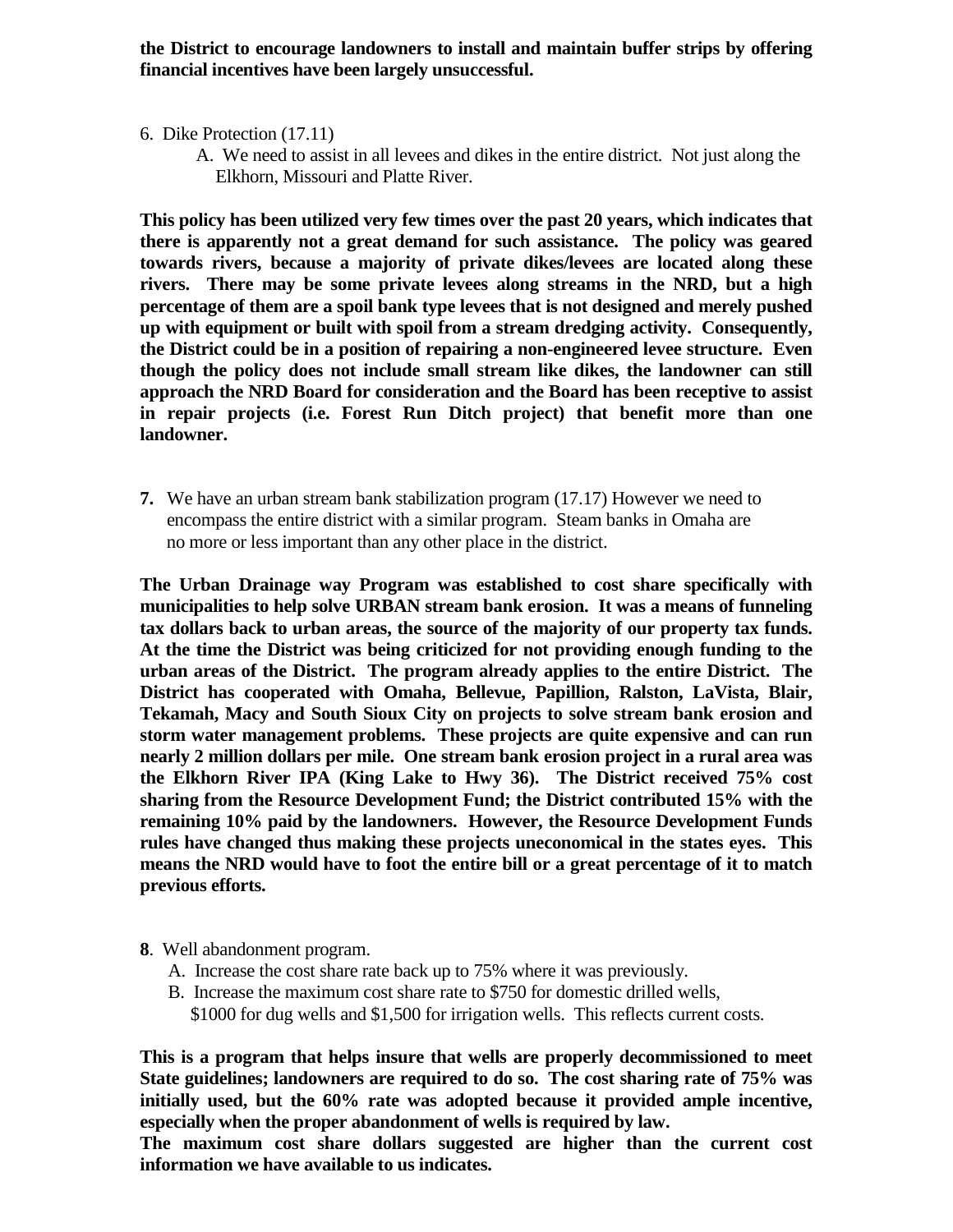**9.** We need have a program similar to Silver Creek project to build small dams within the the entire district.

**Cost sharing for small dams is available throughout the District through the Conservation Assistance Program; the cost-share percentage is 75%, the same rate as that provided for other conservation measures. Special Watershed Projects such as the Silver Creek Watershed have been designated as high priority multi -purpose projects (the Pigeon/Jones project is another example of a high priority multi- purpose project) Erosion control dams in Special Watershed areas are built at no cost to the landowner, however, the landowner must provide the land rights needed to build the dam at no cost to the District.** 

- . **10**. The (WHIP) program is schedule to expire this year. We need to reinstate this program. However I propose some changes to make it more acceptable to the public.
	- A. Habitat plan provide to our field office.
	- B. Noxious weeds must be controlled
	- C. No haying or grazing, however they can maintain the site.
	- D. Total acres round to the nearest acre.
	- E. Minimum acres 1, maximum acres 20, per parcel.
	- F. Grass planting must be approved native mix.
	- G. Cost share rate of 75% of seeding of native grass mix. (County or NRD average)
	- H. Failure to comply requires owner to repay or forfeit payment.
	- I. Term of contract a minimum of 10 years, with an option to renew.
	- J. Term of payment of \$50 per acre per year.

**Many of the suggestions shown above were the same or similar to those contained in the Game and Parks/P-MRNRD programs, and should be considered if the Wildlife Habitat Program is continued. The Game and Parks Commission and the P-MRNRD shared the costs associated with WHIP (Wildlife Habitat Incentive Program) and its successor, Wild Nebraska. There has been very little interest in this program since the Nebraska Game and Parks Commission eliminated for the most part making annual rental payments to landowners. The current program, The Wild Nebraska Habitat Program, assists landowners with developing habitat but does not pay them an annual rental payment for the acres enrolled in the program. There are other sources of funds available for landowners to establish wildlife habitat such as USDA Conservation Reserve Program practices including the Conservation Reserve Enhancement Program (CREP), the Wild Life Habitat Improvement Program and the Quail Initiative. The P-MRNRD has programs that will provide cost sharing funds to cooperators for the establishment of permanent vegetation including trees and native grasses. The District has a wildlife habitat practice that was designed specifically for acreage owners. It reimburses landowners for the cost of establishing wildlife habitat on their land and pays the owner \$25 per acre per year for the ten year contract. The District could develop a program of its own if the Board of Directors chose to do so. A number of the suggestions made by Director Japp could be used in the development of a program.**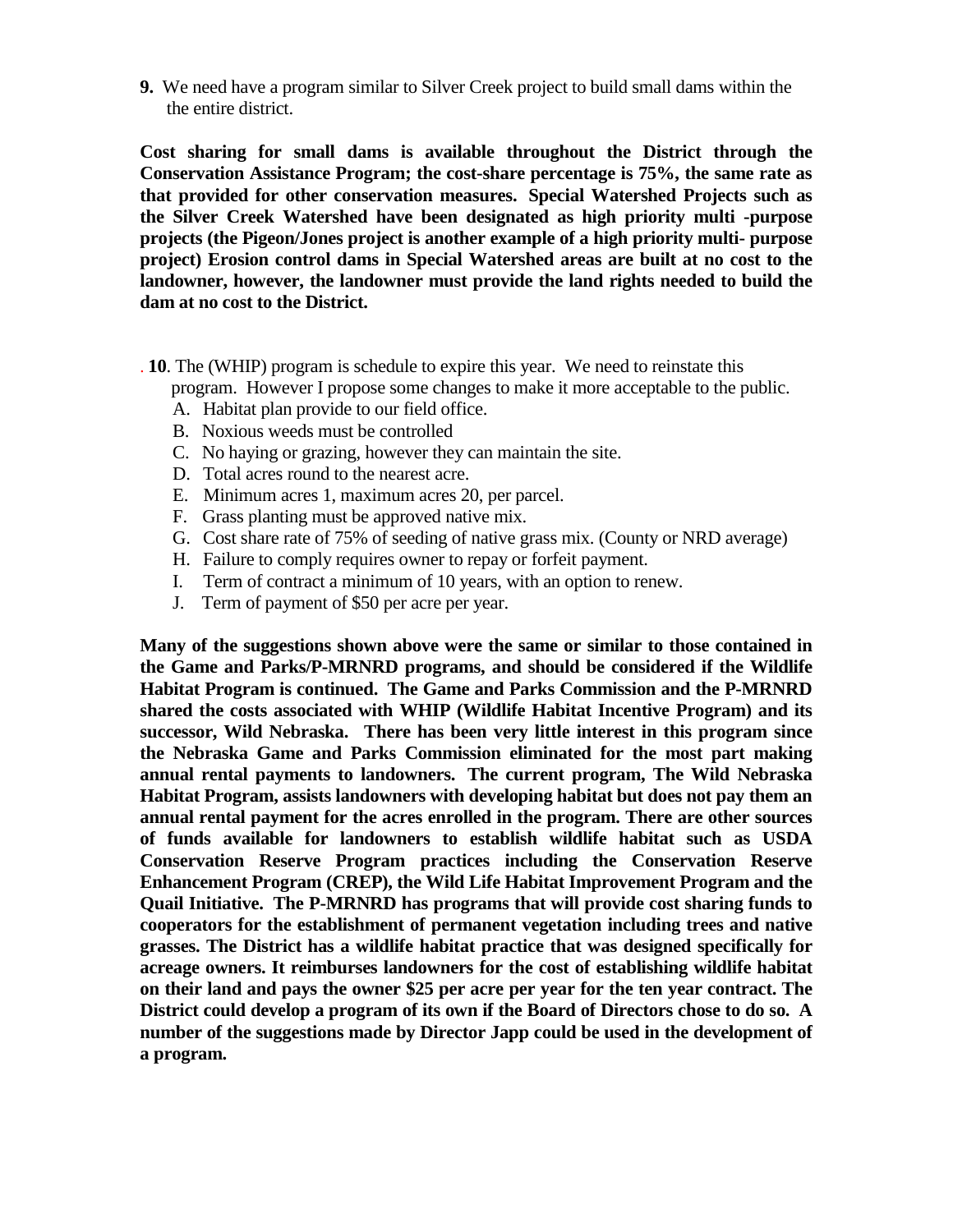Since we are the administrator for the PCWP want is our system to account for the personal time that they account for toward the PCWP? What is the hourly rate we charge the PCWP?

**The District does track the hours of personnel time utilized for the administration of the PCWP. However, the District does not bill the PCWP on an hourly basis.**